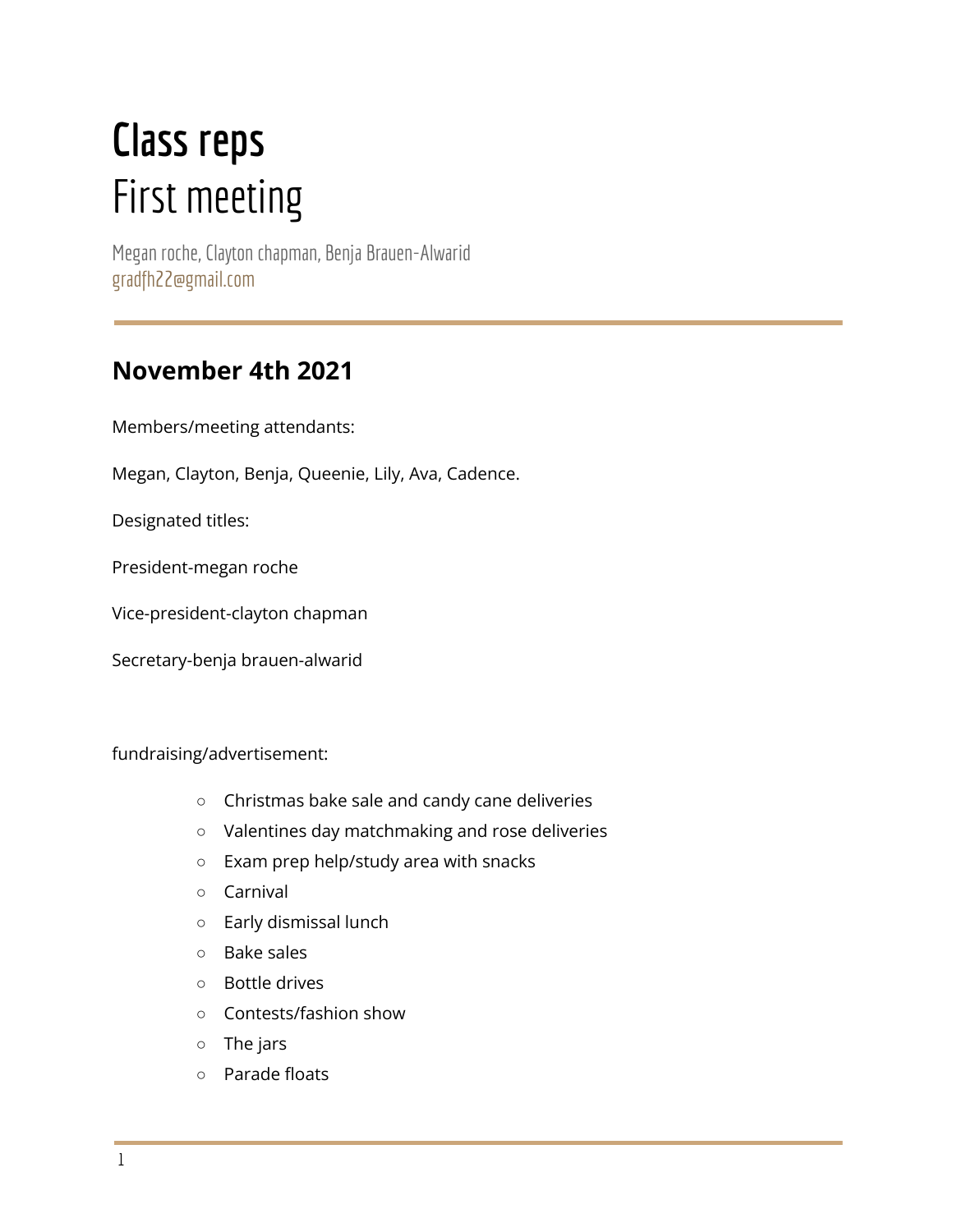### **Christmas bake sale:**

- Everyone needs to participate (members) and there will be sign up sheets on the grad board.
	- Sheets will need name and what they are making as well as contact info
	- Recipe should be available for allergy purposes
	- Is being held on early dismissal day (dec.8th)

#### **Personalized candy cane grams:**

- Lucia, Ava, Lily, Cadence, and Benja will be responsible for this activity.
	- There will be sign up sheets with the required name of receiver as well as their grade and class schedule
	- There will also be a "special message" section which can be easily removed to be attached to the candy cane.
	- They will need to be pre-ordered before the fifteenth of december and placed into the box on the grad board.

#### **Valentines day match-making:**

- Queenie, Megan, and Benja will be responsible for this activity.
	- There will need to be questions asked about the sheets.
	- No date for this has been decided

#### **Valentines day rose deliveries:**

- Lucia, Lily and Benja will be responsible for this activity.
	- Sheets will be made similarly to the Christmas candy cane sheets.
	- People must submit their pre-order forms by friday the 11th of feb.

We mentioned having a meeting specifically for clothing with our best friend (michael). Clothing options would be hoodies, crewnecks, sweatpants, masks, pins and stickers. joining the parents committee in order to see what they're thoughts on the year book are is important megan , clayton and benja would attend those meetings as well as anyone else who would like to once they approve, in the end we may need to ask people to help with